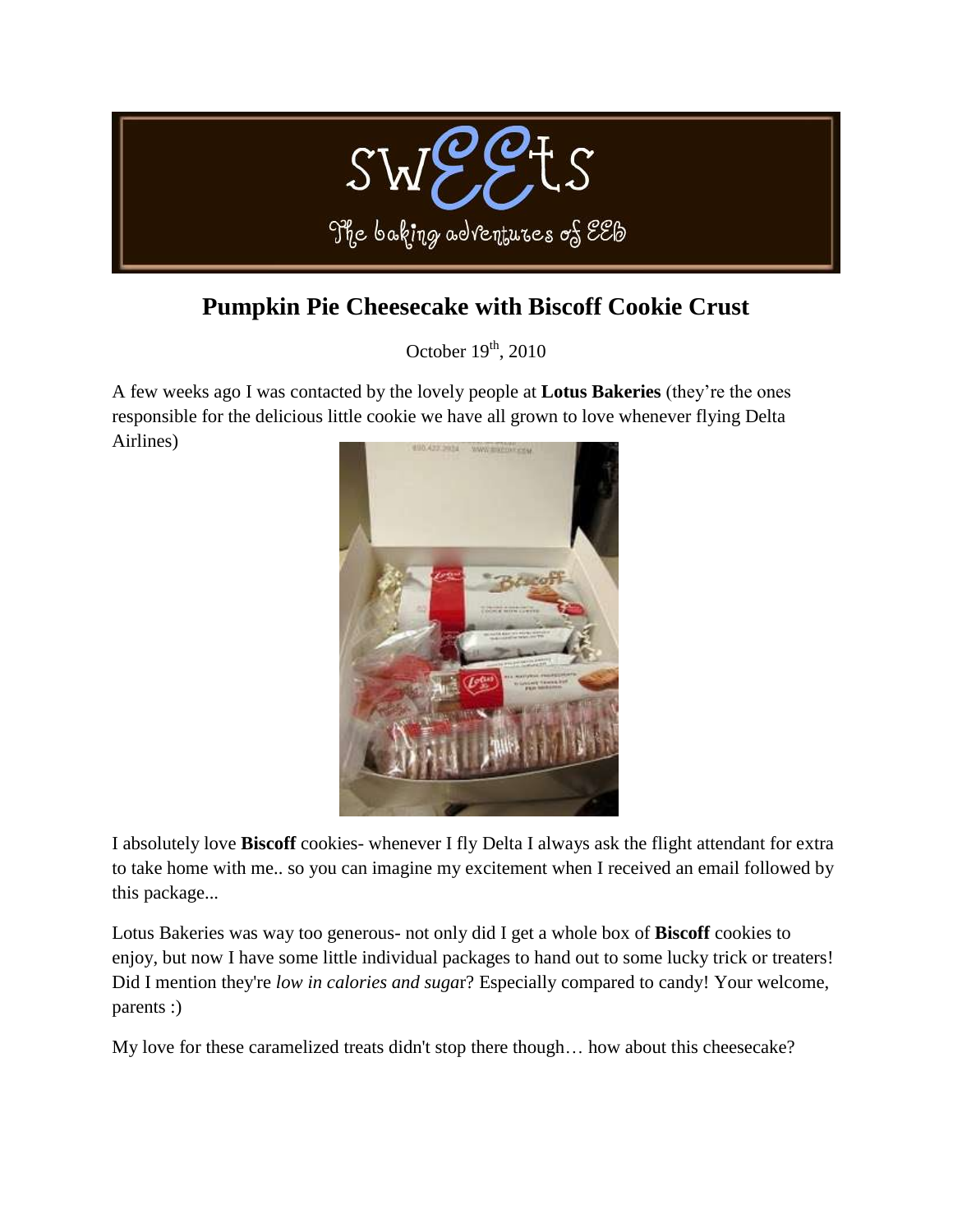While browsing the internet the other night I came across this [Pumpkin Pie Cheesecake](http://www.rightathome.com/Food/Recipes/Pages/PumpkinCheesecakewithGingersnapCrust.aspx) and mid cookie crunch, it hit me! How yum would **Biscoff** cookies be as a crust!? If you're not lucky enough to get a free box of cookies like me, you can always go to your local Walgreens and pick some up or order a box online directly from Biscoff.

Now, if you're a regular follower of this blog you'll notice that I've never attempted a cheesecake before. To be honest, I can normally give or take this particular dessert, but this **Pumpkin Pie Cheesecake** may have changed my mind.

### **Pumpkin Pie Cheesecake with Biscoff Cookie Crust**

*adapted from [Right @ Home](http://www.rightathome.com/Food/Recipes/Pages/PumpkinCheesecakewithGingersnapCrust.aspx)*

#### **Biscoff Cookie Crust**

2 cups crushed Biscoff Cookies (about 1 ½ sleeves put through a food processer)

6 TBS butter, melted

¼ cup sugar

Preheat oven to 350. Lightly grease a 9-inch springform pan and set aside.

In a small bowl, mix crushed cookies, melted butter and sugar until blended.

Press cookie mixture into pan, pressing cookies up along sides about ½ to 1 inch.

Bake crust for 8 minutes and remove from oven.



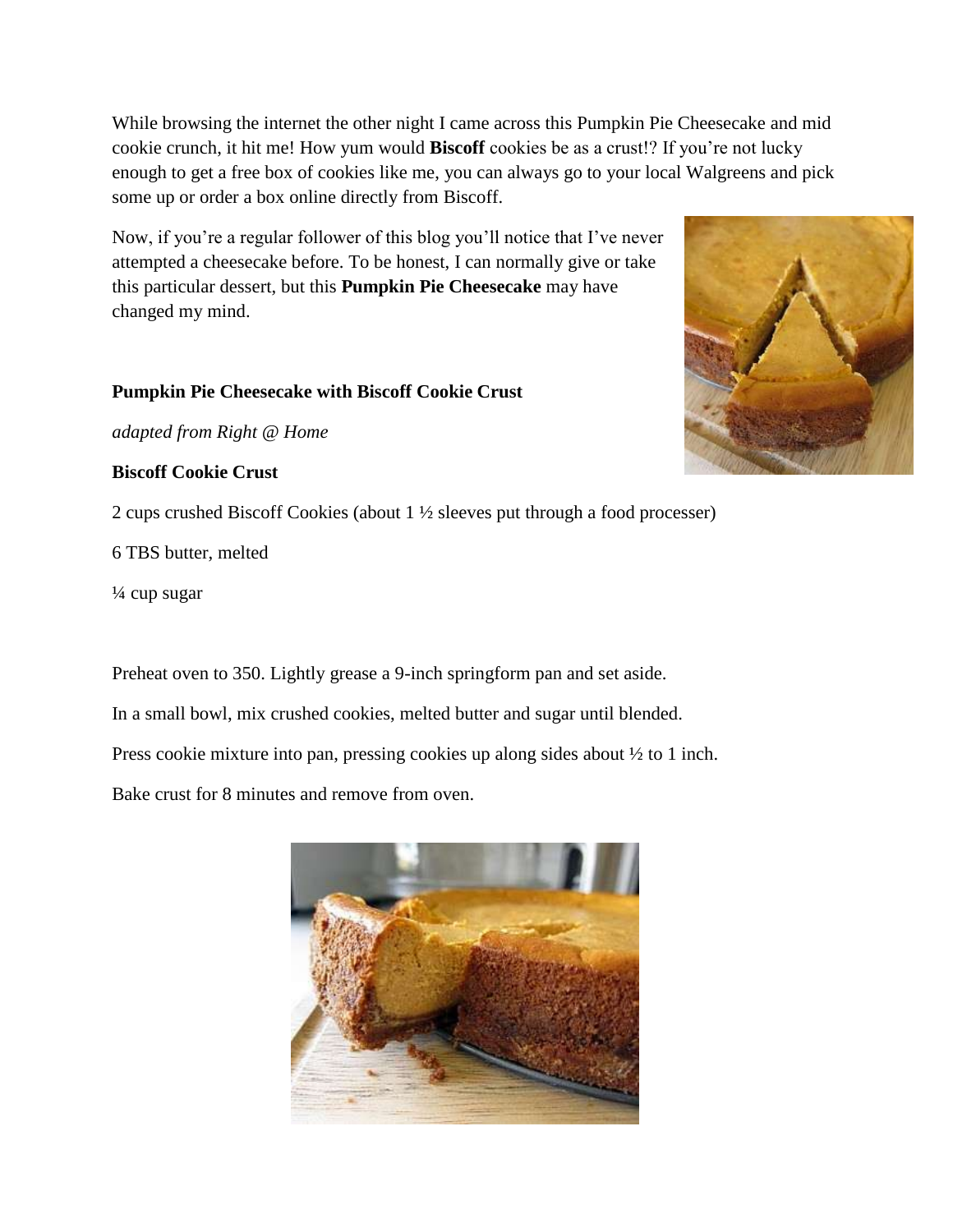#### **Pumpkin Pie Cheesecake Filling**

1 ¾ cup Pumpkin Pie Mix (not canned pumpkin) 3 packages cream cheese, at room temperature ¼ cup sugar \*optional if you want a sweeter cake- I opted FOR the sugar 3 eggs, at room temperature 1 tsp vanilla  $\frac{1}{2}$  tsp cinnamon  $\frac{1}{2}$  tsp ginger  $\frac{1}{4}$  tsp nutmeg 2 TBS cornstarch

In a large mixing bowl, beat cream cheese on low to med-low until creamy.

Add pumpkin and sugar- beat on medium until combined.

Beat in eggs, one at a time incorporating after each addition.

Mix in vanilla, cinnamon, ginger and nutmeg and corn starch.

Pour pumpkin filling into prepared crust, smooth top.

Place cheesecake in oven and bake for 1 hour.

At about 50 minutes check to see if cheesecake is done\*.

Remove from oven and allow to cool in pan for *at least* an hour before refrigerating.

About 30 minutes into cooling, run knife around edge of cake to prevent cracking while cooling.

Allow cheesecake to cool for at least 3 hours in fridge (cover top with saran wrap), but for best results refrigerate over night before eating.

## **How to tell a Cheesecake is done:**

1. The first indication of a "done" cheesecake are the sides- look for a lightly browned edge pulling away from pan.